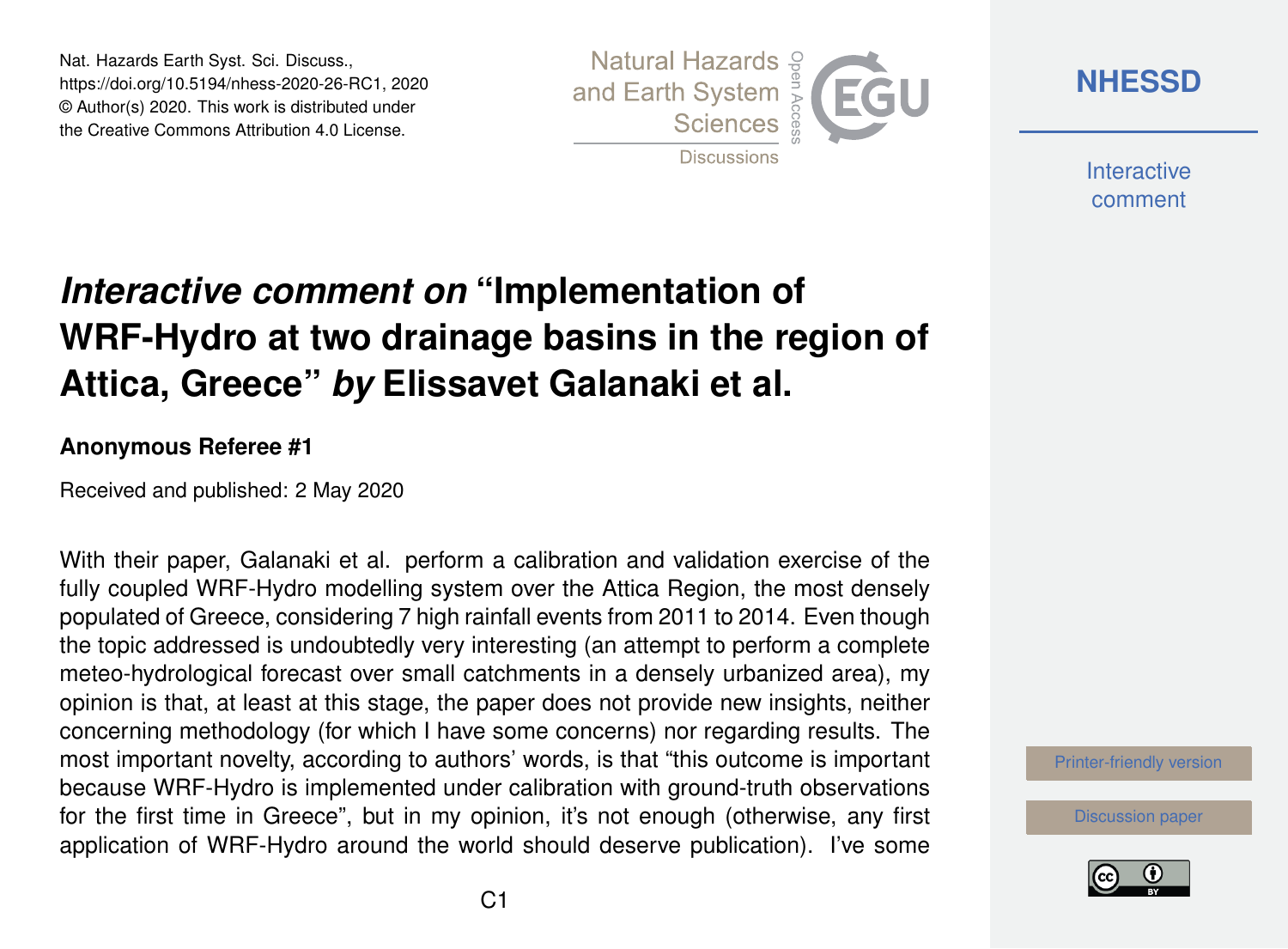major comments and several minor comments listed below. My general opinion is that the paper should be strengthened significantly before being ready to publication, even though I acknowledge that some results if presented better and with more details, could be useful and add information to the topic of fully coupled atmospheric-hydrological modelling and its operational application over small catchments. I hope my comments can help with strengthening the study.

#### Main comments

Introduction: a lot of work made on meteo-hydrological forecasting chains in the Mediterranean area (and in Greece), even using the WRF-Hydro modelling system, has been not considered, but it should. Please find at the end of the review only a partial list of possible references to be considered.

Calibration methods: I've several concerns. Mainly, it's not clear what is the input precipitation for the calibration of the hydrological model (I wonder if the whole fully coupled system was calibrated upon observed discharge). Furthermore, I've doubts about the final choice of the parameters, which not seldom are equal to one of the limits of the range of scaling factors. I also have other doubts for which I ask the authors to refer to my specific comments. Furthermore, I allow myself to suggest authors read the recently accepted paper of Fersch et al. (2020) dealing in the detail with WRF-Hydro calibration issues.

Results: I wonder about the differences between precipitation results with and without fully coupling. Several studies show that for short simulations such as those performed in this study it is very difficult that differences emerge in the precipitation fields due to the differences in soil moisture conditions. Among them, Avolio et al. (2019), which for a case study rather similar to those analyzed by the authors found that correct SST representation is much more impacting. Therefore, more details should be provided by the authors about how they reached their results, and they should try to explain the reasons they got these results.

# **[NHESSD](https://www.nat-hazards-earth-syst-sci-discuss.net/)**

**Interactive** comment

[Printer-friendly version](https://www.nat-hazards-earth-syst-sci-discuss.net/nhess-2020-26/nhess-2020-26-RC1-print.pdf)

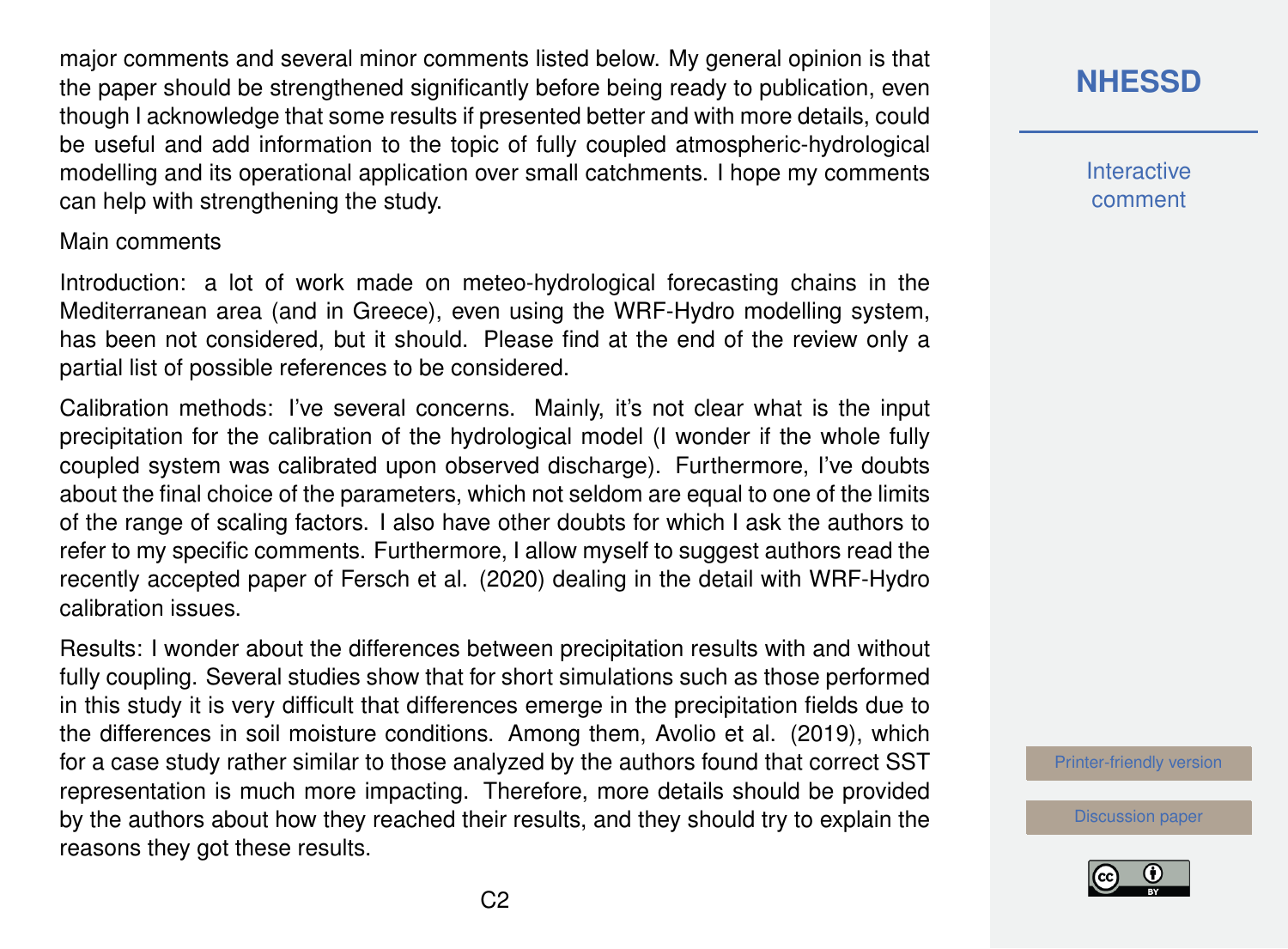Furthermore, concerning the presentation of the results themselves, much more details should be given (please refer to specific comments).

Concerning the utility of the study for "operational forecasting purposes", the authors should at least discuss: 1) why they use in their study reanalyses instead of operational GCM forecasts, which makes their study not completely indicative for operational purposes in terms of forecasts performance; 2) what is the additional computational burden of fully coupled simulations and if it's worth it.

Finally, I suggest a general review of the text concerning English grammar and style (some comments, as examples, are provided below).

Specific and minor comments:

L53: Wagner

Fig. 1a: the hydrological features are not clear. I suggest separate panels where the analyzed catchments (including their borders) are represented better. I guess that, given the high urbanization level, land cover is also an important piece of information to highlight. Finally, all the toponyms cited in the text (e.g., Cithaeron mountain range, Halandri's stream, etc.) should be reported in the map

L78: increased concerning what? To the past? What period? Please specify, otherwise, I suggest another term (e.g., high?). Anyway, the sentence looks a bit redundant.

L95: by the Ymittos Mountain

L100: I guess "were provided". This term "provide" is used 4 times in 5 consecutive lines. Probably the text could be revised

L106: I would organize Table 1 from the oldest to the most recent event. Furthermore, I suggest dealing with events #5 and #6 merging them, I guess they depend on the same synoptic situation

L114: "were occurred" not correct

### **[NHESSD](https://www.nat-hazards-earth-syst-sci-discuss.net/)**

**Interactive** comment

[Printer-friendly version](https://www.nat-hazards-earth-syst-sci-discuss.net/nhess-2020-26/nhess-2020-26-RC1-print.pdf)

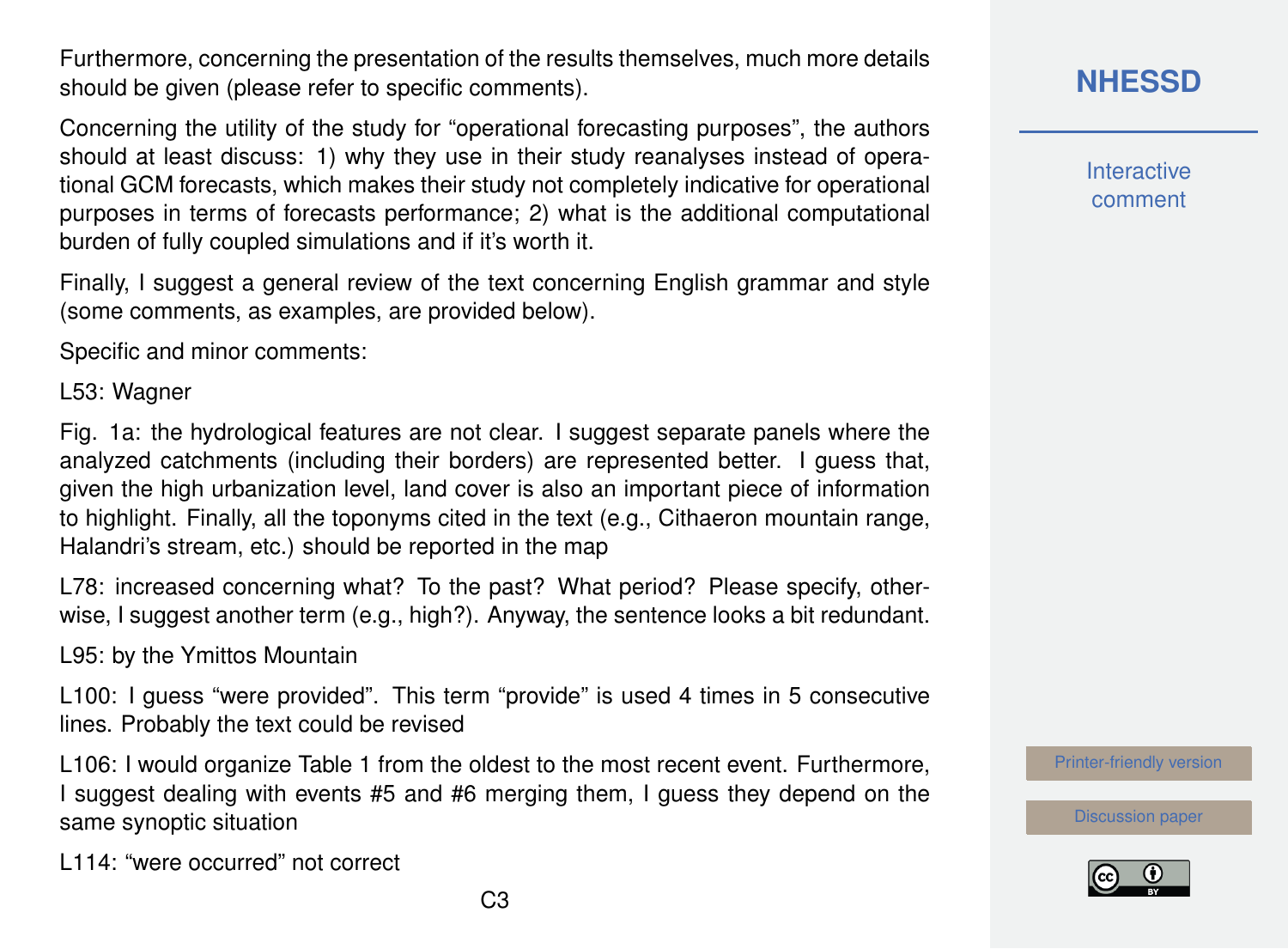L128: D04

L137: please revise the text

LL139-147: this information should be included in Table 2, possibly along with the corresponding WRF options

L145: it would be useful to explain why the Noah LSM scheme is preferred to the more recent Noah-MP

L157: "The simulation periods for each event are presented in Table 1." Not clear: do the simulations include always the whole days (i.e., from 00:00 to 00:00)? Anyway, what spin-up times were selected?

Section 2.2.2. Even if it is already specified in the title of Section 2.2, I would specify here that WRF-Hydro is used in fully coupled (i.e., two way) mode.

L167:  $605/95$  = circa 7. So, the disaggregation factor is 7? Please highlight more this feature and explain your choice.

L183: I'm not aware that the stepwise approach is somehow recommended. There are many examples of mixed or automated calibration approaches. Among the others, I suggest a very recent one by Fersch et al. (2020). The cited work of Cuntz et al. refers to Noah-MP, not to WRF-Hydro.

L196: I guess "when a parameter was calibrated"

L196: I understand that there's a kind of hierarchy in parameters calibration, but it's not clear which is the parameter calibrated first and which later

Section 3.1.1: the fundamental information about the initial value of all the calibrated parameters is missing. Furthermore, other information is missing: e.g., what precipitation values were used for the calibration?

L217: the value is at the border of the calibration range. This means that probably the

# **[NHESSD](https://www.nat-hazards-earth-syst-sci-discuss.net/)**

**Interactive** comment

[Printer-friendly version](https://www.nat-hazards-earth-syst-sci-discuss.net/nhess-2020-26/nhess-2020-26-RC1-print.pdf)

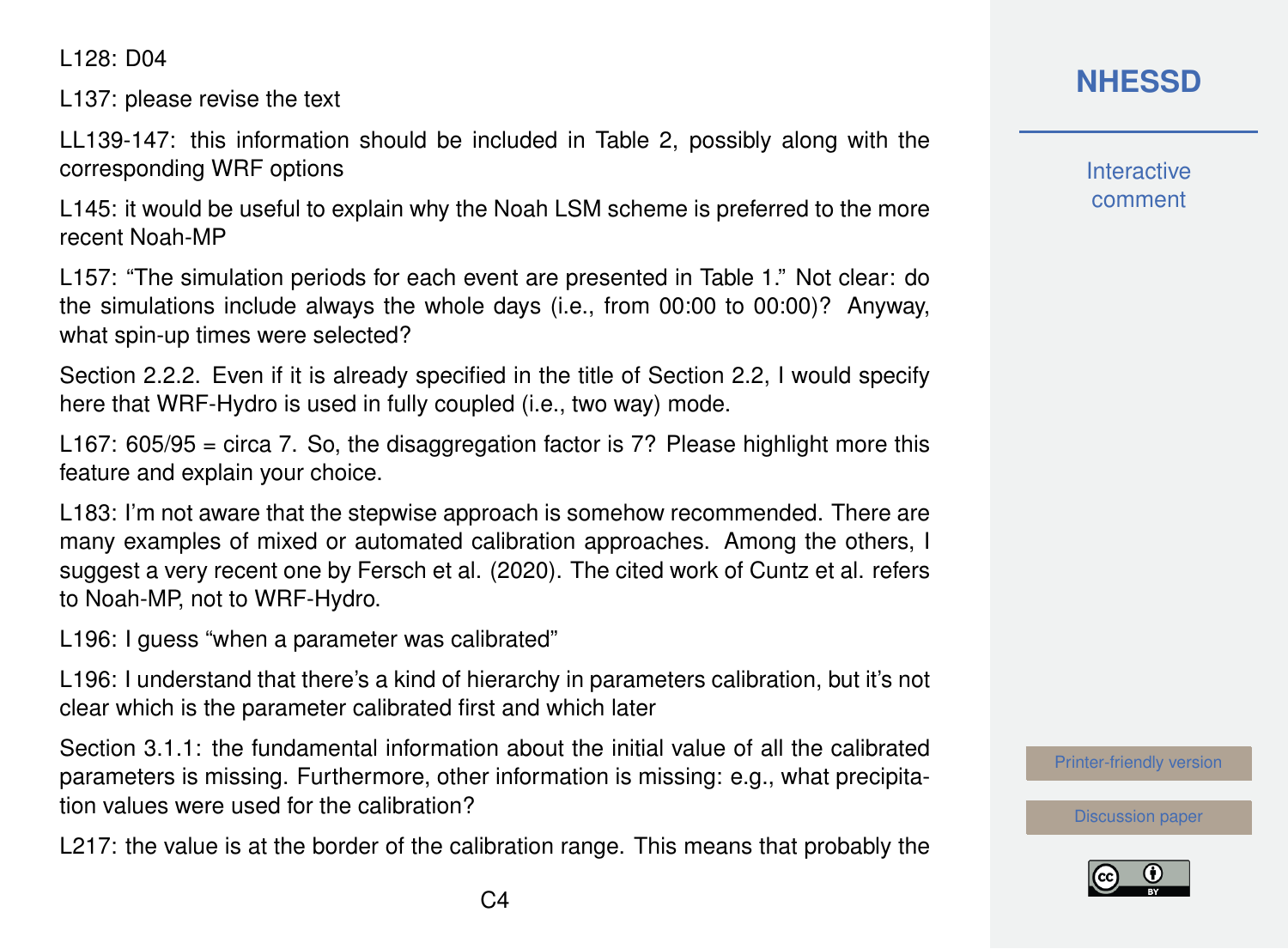authors should explore other lower values for REFKDT, relaxing their constraints. The same for RETDEPRTFAC

L219: it's even more unclear what precipitation was used for calibration. I hope observed, not simulated (in Fig. 2 there are two simulated precipitation series)

L224: no displacement would have been necessary if observations were considered.

Figs.2, 5, 6, etc. show both WRF-Hydro and WRF precipitations, but they are not introduced and the difference is not explained in due time into the text.

L245: Figs. 5a and 6a refer to precipitation

L248: time of maximum occurrence?

L251: "time of maximum values": not much better definition than before

Section 3.2: for Rafina catchment, same problems as for the previous calibration procedure (please refer to my comments above)

Section 3.3: what stations are considered? All? Only Vilia and N. Makri? Not clear. If it's only Vilia and N. Makri, how were the other stations shown in fig. 1 used?

L321: Anyah et al.'s work does not regard WRF-Hydro

Conclusions: it looks more like a summary. It should be enriched highlighting the strong points of the study.

References:

Avolio, E., Cavalcanti, O., Furnari, L., Senatore, A., and Mendicino, G.: Brief communication: Preliminary hydro-meteorological analysis of the flash flood of 20 August 2018 in Raganello Gorge, southern Italy, Nat. Hazards Earth Syst. Sci., 19, 1619–1627, https://doi.org/10.5194/nhess-19-1619-2019, 2019.

Fersch, B., Senatore, A., Adler, B., Arnault, J., Mauder, M., Schneider, K., Völksch, I., and Kunstmann, H.: High-resolution fully-coupled atmospheric–hydrological modeling: **[NHESSD](https://www.nat-hazards-earth-syst-sci-discuss.net/)**

**Interactive** comment

[Printer-friendly version](https://www.nat-hazards-earth-syst-sci-discuss.net/nhess-2020-26/nhess-2020-26-RC1-print.pdf)